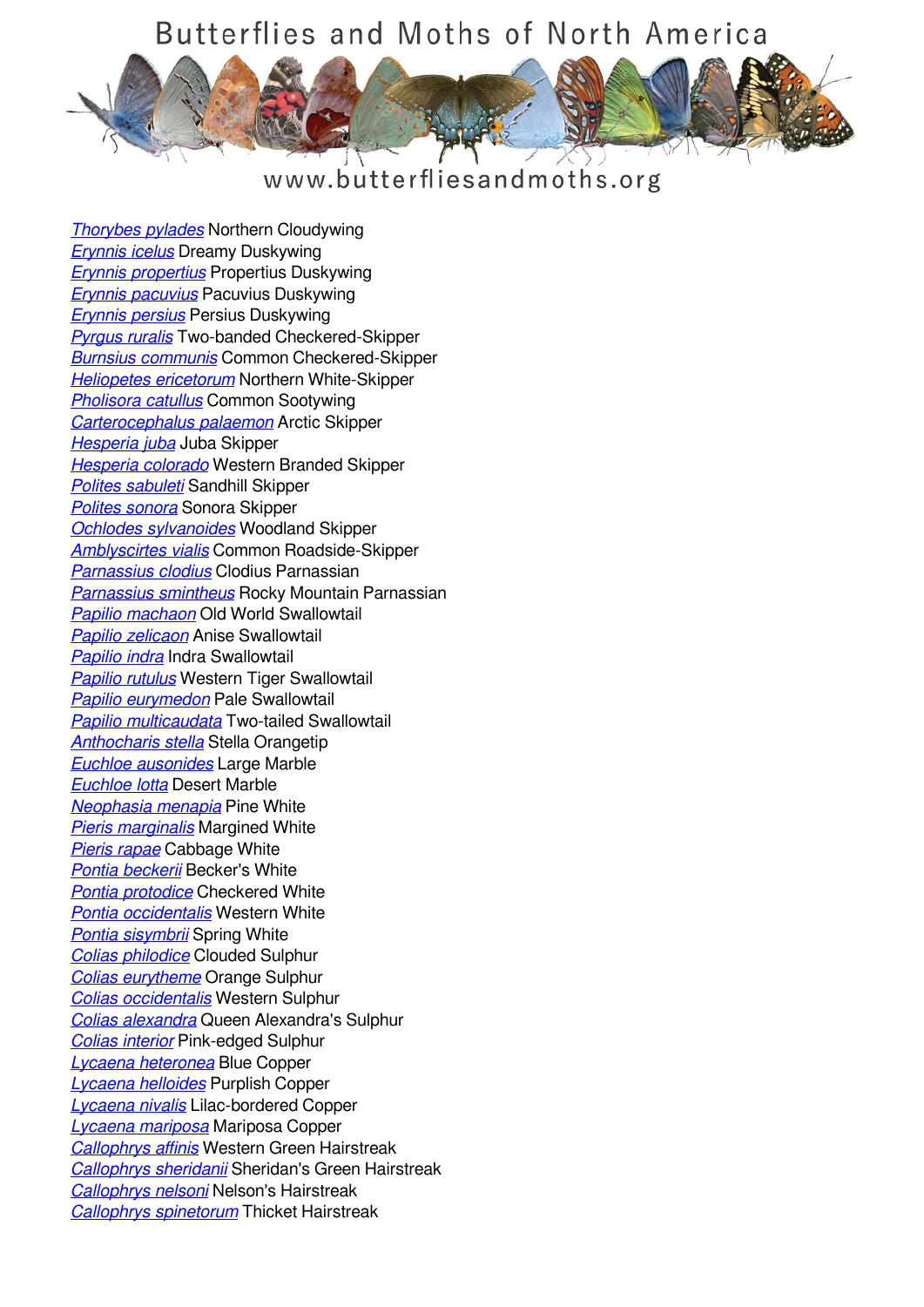*[Callophrys augustinus](/species/Callophrys-augustinus) Brown Elfin<br>Oallophrys mossi Moss' Effin [Callophrys mossii](/species/Callophrys-mossii)* Moss' Elfin *[Callophrys eryphon](/species/Callophrys-eryphon)* Western Pin *[Satyrium titus](/species/Satyrium-titus)* Coral Hairstreak *[Satyrium californica](/species/Satyrium-californica)* California Hairstreak *[Satyrium sylvinus](/species/Satyrium-sylvinus)* Sylvan Hairstreak butterflies and moths.org *[Satyrium saepium](/species/Satyrium-saepium)* Hedgerow Hairstreak *[Satyrium behrii](/species/Satyrium-behrii)* Behr's Hairstreak *[Satyrium fuliginosum](/species/Satyrium-fuliginosum)* Sooty Hairstreak *[Strymon melinus](/species/Strymon-melinus)* Gray Hairstreak *[Cupido amyntula](/species/Cupido-amyntula)* Western Tailed-Blue *[Celastrina lucia](/species/Celastrina-lucia)* Northern Azure *[Celastrina echo](/species/Celastrina-echo)* Echo Azure *[Glaucopsyche piasus](/species/Glaucopsyche-piasus)* Arrowhead Blue *[Glaucopsyche lygdamus](/species/Glaucopsyche-lygdamus)* Silvery Blue *[Euphilotes battoides](/species/Euphilotes-battoides)* Western Square-dotted Blue *[Euphilotes ancilla](/species/Euphilotes-ancilla)* Rocky Mountain Dotted-Blue *[Plebejus anna](/species/Plebejus-anna)* Anna's Blue *[Plebejus melissa](/species/Plebejus-melissa)* Melissa Blue (includes Karner Blue) *[Plebejus saepiolus](/species/Plebejus-saepiolus)* Greenish Blue *[Plebejus icarioides](/species/Plebejus-icarioides)* Boisduval's Blue *[Plebejus acmon](/species/Plebejus-acmon)* Acmon Blue *[Plebejus lupini](/species/Plebejus-lupini)* Lupine Blue *[Plebejus glandon](/species/Plebejus-glandon)* Arctic Blue *[Apodemia mormo](/species/Apodemia-mormo)* Mormon Metalmark *[Danaus plexippus](/species/Danaus-plexippus)* Monarch *[Speyeria cybele](/species/Speyeria-cybele)* Great Spangled Fritillary *[Speyeria coronis](/species/Speyeria-coronis)* Coronis Fritillary *[Speyeria zerene](/species/Speyeria-zerene)* Zerene Fritillary *[Speyeria callippe](/species/Speyeria-callippe)* Callippe Fritillary *[Speyeria hesperis](/species/Speyeria-hesperis)* Northwestern Fritillary *[Speyeria hydaspe](/species/Speyeria-hydaspe)* Hydaspe Fritillary *[Speyeria mormonia](/species/Speyeria-mormonia)* Mormon Fritillary *[Boloria epithore](/species/Boloria-epithore)* Pacific Fritillary *[Boloria astarte](/species/Boloria-astarte)* Astarte Fritillary *[Boloria chariclea](/species/Boloria-chariclea)* Arctic Fritillary *[Limenitis lorquini](/species/Limenitis-lorquini)* Lorquin's Admiral *[Chlosyne hoffmanni](/species/Chlosyne-hoffmanni)* Hoffmann's Checkerspot *[Chlosyne palla](/species/Chlosyne-palla)* Northern Checkerspot *[Phyciodes mylitta](/species/Phyciodes-mylitta)* Mylitta Crescent *[Phyciodes cocyta](/species/Phyciodes-cocyta)* Northern Crescent *[Phyciodes pulchella](/species/Phyciodes-pulchella)* Field Crescent *[Euphydryas editha](/species/Euphydryas-editha)* Edith's Checkerspot *[Euphydryas chalcedona](/species/Euphydryas-chalcedona)* Chalcedon Checkerspot *[Euphydryas anicia](/species/Euphydryas-anicia)* Anicia Checkerspot *[Euphydryas colon](/species/Euphydryas-colon)* Colon Checkerspot *[Polygonia satyrus](/species/Polygonia-satyrus)* Satyr Comma *[Polygonia faunus](/species/Polygonia-faunus)* Green Comma *[Polygonia gracilis](/species/Polygonia-gracilis)* Hoary Comma *[Polygonia oreas](/species/Polygonia-oreas)* Oreas Comma *[Aglais milberti](/species/Aglais-milberti)* Milbert's Tortoiseshell *[Nymphalis vaualbum](/species/Nymphalis-vaualbum)* Compton Tortoiseshell *[Nymphalis antiopa](/species/Nymphalis-antiopa)* Mourning Cloak *[Nymphalis californica](/species/Nymphalis-californica)* California Tortoiseshell *[Vanessa cardui](/species/Vanessa-cardui)* Painted Lady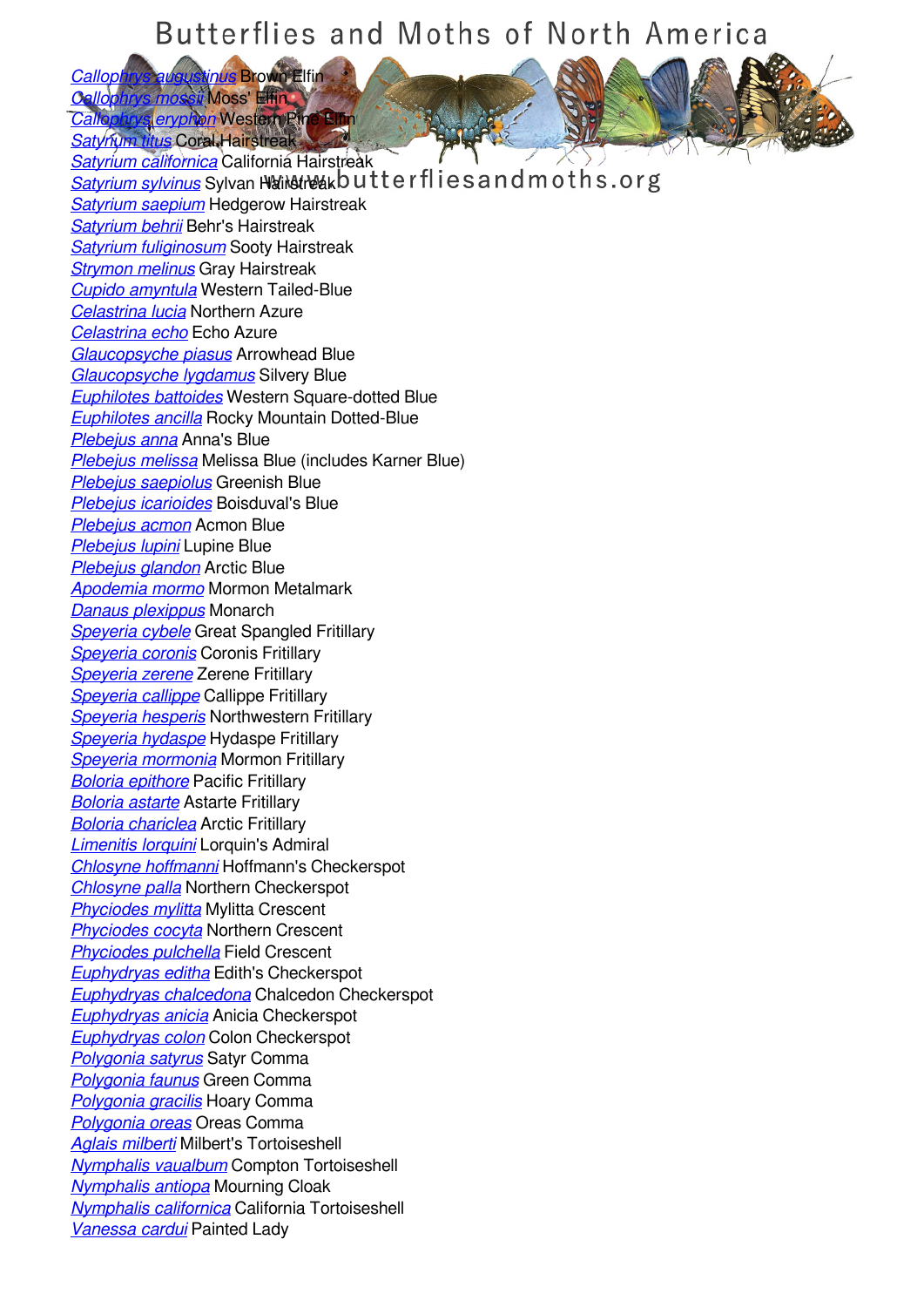*[Vanessa annabella](/species/Vanessa-annabella)* West Coast Lady *[Vanessa atalanta](/species/Vanessa-atalanta)* Red Admiral **I**pha tullia Common Ri

*[Erebia vidleri](/species/Erebia-vidleri)* Vidler's Alpine

*[Erebia epipsodea](/species/Erebia-epipsodea)* Common Alpine *<u>[Oeneis melissa](/species/Oeneis-melissa)</u>***</u> Melissa ARCtic W.butterflies and moths.org** *[Oeneis chryxus](/species/Oeneis-chryxus)* Chryxus Arctic *[Oeneis nevadensis](/species/Oeneis-nevadensis)* Great Arctic *[Cercyonis pegala](/species/Cercyonis-pegala)* Common Wood-Nymph *[Cercyonis sthenele](/species/Cercyonis-sthenele)* Great Basin Wood-Nymph *[Cercyonis oetus](/species/Cercyonis-oetus)* Small Wood-Nymph *[Hemileuca eglanterina](/species/Hemileuca-eglanterina)* Western sheepmoth *[Hemileuca nuttalli](/species/Hemileuca-nuttalli)* Nuttall's sheepmoth *[Antheraea polyphemus](/species/Antheraea-polyphemus)* Polyphemus moth *[Hyalophora euryalus](/species/Hyalophora-euryalus)* Ceanothus silkmoth *[Paonias myops](/species/Paonias-myops)* Small-eyed sphinx *[Sphinx perelegans](/species/Sphinx-perelegans)* Elegant sphinx *[Manduca quinquemaculata](/species/Manduca-quinquemaculata)* Five-spotted hawkmoth *[Smerinthus cerisyi](/species/Smerinthus-cerisyi)* One-eyed sphinx *[Sphinx drupiferarum](/species/Sphinx-drupiferarum)* Wild cherry sphinx *[Pachysphinx modesta](/species/Pachysphinx-modesta)* Modest sphinx *[Hyles lineata](/species/Hyles-lineata)* White-lined Sphinx *[Hemaris thetis](/species/Hemaris-thetis) [Clostera brucei](/species/Clostera-brucei) [Nadata gibbosa](/species/Nadata-gibbosa)* White-dotted Prominent *[Gluphisia severa](/species/Gluphisia-severa) [Pheosia rimosa](/species/Pheosia-rimosa)* Black-rimmed Prominent *[Odontosia elegans](/species/Odontosia-elegans)* Elegant Prominent *[Clostera apicalis](/species/Clostera-apicalis) [Clostera albosigma](/species/Clostera-albosigma)* Sigmoid Prominent *[Nadata oregonensis](/species/Nadata-oregonensis) [Gluphisia septentrionis](/species/Gluphisia-septentrionis)* Common Gluphisia *[Schizura unicornis](/species/Schizura-unicornis)* Unicorn Caterpillar Moth *[Oligocentria pallida](/species/Oligocentria-pallida) [Acronicta perdita](/species/Acronicta-perdita) [Autographa californica](/species/Autographa-californica) [Admetovis similaris](/species/Admetovis-similaris) [Dargida procinctus](/species/Dargida-procinctus) [Eurois occulta](/species/Eurois-occulta) [Zotheca tranquilla](/species/Zotheca-tranquilla)* Elderberry Moth *[Noctua pronuba](/species/Noctua-pronuba)* European Yellow Underwing *[Heliothodes diminutivus](/species/Heliothodes-diminutivus) [Schinia sueta martini](/species/Schinia-sueta-martini) [Gnophaela vermiculata](/species/Gnophaela-vermiculata) [Platyprepia virginalis](/species/Platyprepia-virginalis)* Ranchman's Tiger Moth *[Cycnia oregonensis](/species/Cycnia-oregonensis)* Oregon Cycnia *[Leptarctia californiae](/species/Leptarctia-californiae) [Hyphantria cunea](/species/Hyphantria-cunea)* Fall Webworm Moth *[Estigmene acrea](/species/Estigmene-acrea)* Salt Marsh Moth or Acrea Moth *[Grammia nevadensis](/species/Grammia-nevadensis) [Apantesis ornata](/species/Apantesis-ornata)* Ornate Tiger Moth *[Lophocampa maculata](/species/Lophocampa-maculata)* Spotted Tussock Moth or Yellow-Spotted Tiger Moth *[Drasteria adumbrata](/species/Drasteria-adumbrata) [Zale minerea](/species/Zale-minerea)* Colorful Zale *[Drasteria ochracea](/species/Drasteria-ochracea)*